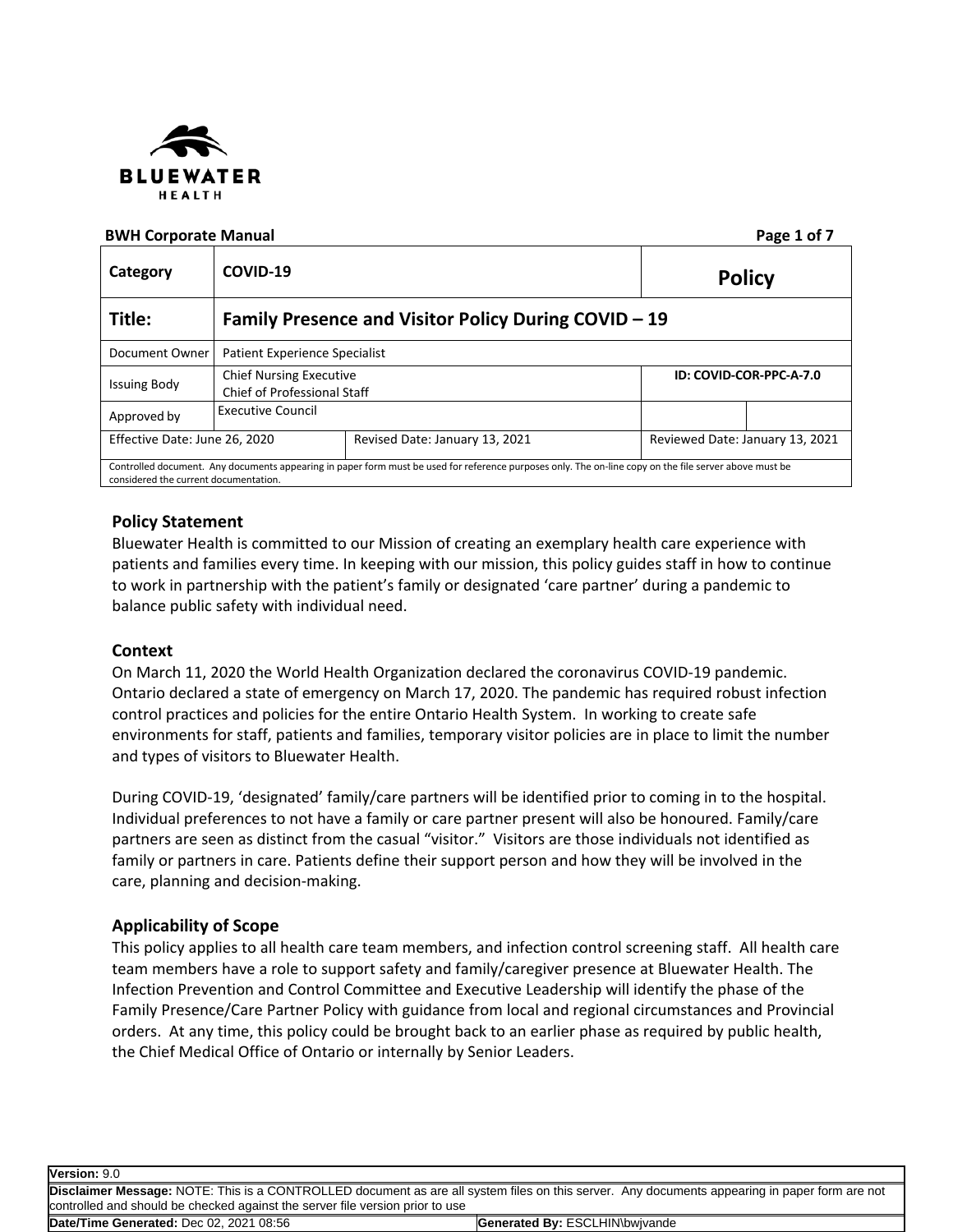#### **BWH** Corporate Manual **Page** 2 of 7

| Title:                                                                                                                                                 | <b>Family Presence and Visitor Policy During COVID - 19</b> |               | <b>ID: COVID-COR-PPC-A-7.0</b> |
|--------------------------------------------------------------------------------------------------------------------------------------------------------|-------------------------------------------------------------|---------------|--------------------------------|
| Effective Date: June 26, 2020                                                                                                                          |                                                             | Revised Date: | Reviewed Date:                 |
| Controlled document. Any documents appearing in paper form must be used for reference purposes only. The on-line copy on the file server above must be |                                                             |               |                                |
| considered the current documentation.                                                                                                                  |                                                             |               |                                |

## *Compassionate Exceptions:*

Additional exceptions or appeals to the policy can be considered on a case by case basis by contacting the Patient Experience Office at extension 4436 or email [patientexperience@bluewaterhealth.ca](mailto:patientexperience@bluewaterhealth.ca) Consultation with Clinical Leaders, Social Work, Executive Leadership, the Infection Prevention and Control Team, the Most Responsible Physician (MRP), Indigenous Patient Navigator (IPN), Ethicist, and Infectious Disease Physician will be undertaken as needed. Exceptions or appeals can be brought forward by patients/families or staff and will be handled in a timely manner. If required after-hours, the Clinical Support Manager can be contacted.

### *Steps in compassionate exception requests:*

- 1. Exceptions or appeals are first discussed with frontline primary care nurse/charge nurse and MRP as required to support decision-making.
- 2. Notify the Clinical Manager to ensure they are aware of exceptions.
- 3. If required, and if there is no resolution, the Manager consults with the program leadership team (Program or Medical Director) to find a resolution.
- 4. If there's no resolution, this would escalate to the Executive on-call.
- 5. If needed, the Patient Experience Office may be notified at extension 4436 to initiate the feedback process and support the team with a resolution.

## **Emergency Measures Phase (Phase 1)**

Phase 1 restrictions are in place first and foremost to ensure the safety of our patients and staff. This phase is strict and there is a high degree of program closures in alignment with provincial guidelines and mandated state of emergency directives. An overarching, 'no family presence/visitor policy' will come into effect with the following exceptions:

*During emergency measures, one consistent family or care partner for:*

- Woman in labour, delivery and post-partum
- Woman receiving a pregnancy ultra sound
- Paediatrics and Special Care Nursery
- Patients undergoing urgent surgery during pre and post op on the day of surgery
- Patients receiving difficult news or undergoing a test or procedure that may not have a positive outcome
- Patients with accessibility needs such as adults with cognitive, physical or mental disabilities. People requiring help such as a translator for language barriers
- COVID positive patients who are actively dying. This caregiver cannot be COVID-positive, symptomatic, or practicing self-isolation

**Version:** 9.0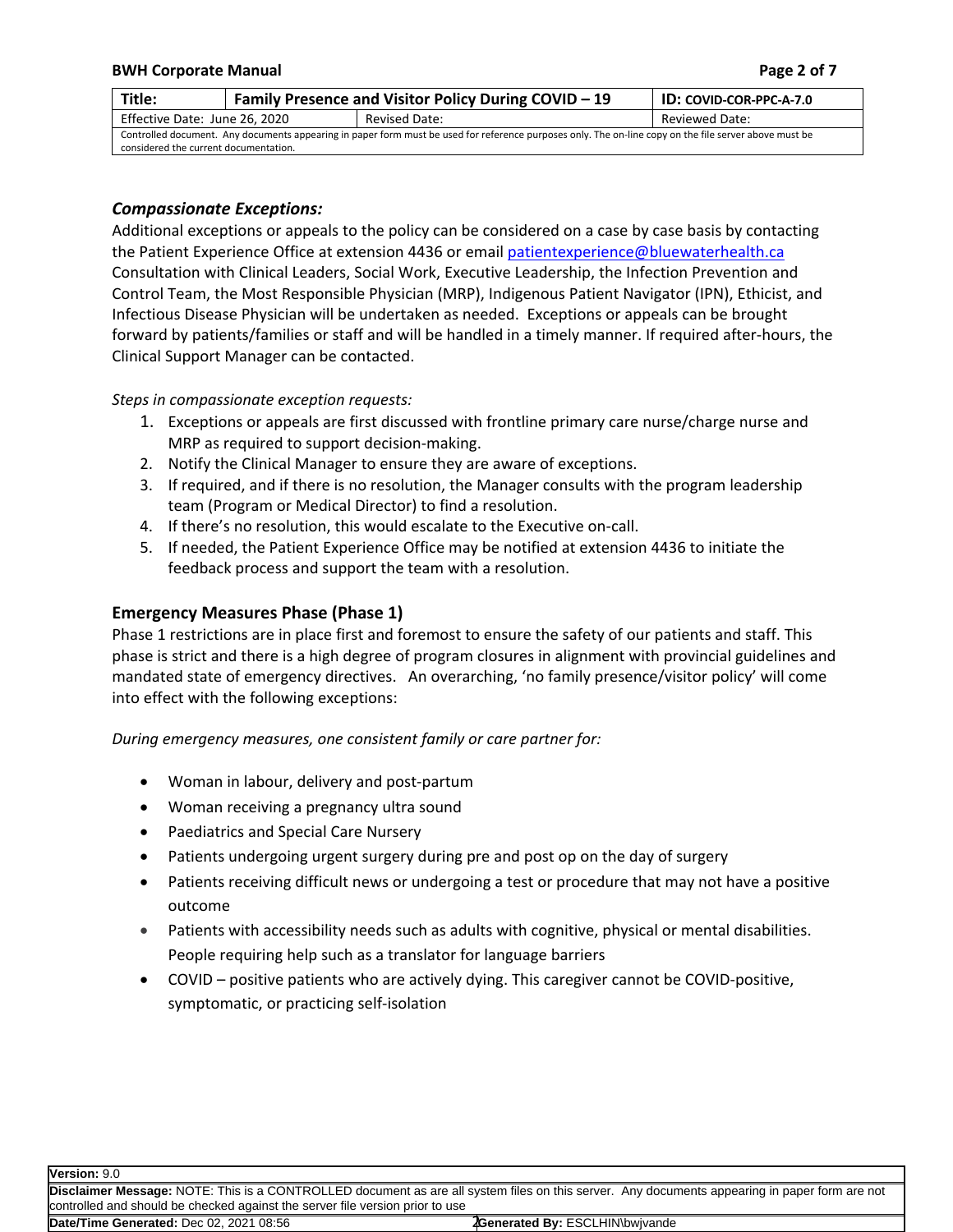| Title:                                                                                                                                                 | Family Presence and Visitor Policy During COVID - 19 | <b>ID: COVID-COR-PPC-A-7.0</b> |                |
|--------------------------------------------------------------------------------------------------------------------------------------------------------|------------------------------------------------------|--------------------------------|----------------|
| Effective Date: June 26, 2020                                                                                                                          |                                                      | Revised Date:                  | Reviewed Date: |
| Controlled document. Any documents appearing in paper form must be used for reference purposes only. The on-line copy on the file server above must be |                                                      |                                |                |
| considered the current documentation.                                                                                                                  |                                                      |                                |                |

*During emergency measures, immediate family/care partner as defined by the patient or substitute decision maker, will be allowed for:*

- End-of life (expected within 48 hours):
	- $\circ$  The selected immediate family/care partners will be allowed, two at a time when final goodbyes are anticipated as most meaningful as determined by the physician with the patient's health care team

## *Virtual Visits for Family, Friends and Loved Ones*

Family connections, virtual visits, and/or telephone calls can be scheduled through the Patient Experience office seven days a week for all patients. Other available options include:

- Electronic cards delivered, read and posted
- Scribe letters to loved ones
- Digital photos to share with patient

# **Restart Phase (Phase 2)**

This phase advances the Family Presence and Visitor policy pending Infection Prevention and Control Committee approval. Ongoing monitoring will be required to ensure safety for patients and staff as programs and services increase.

*In addition to exceptions in Phase 1, a family member/designated care partner may be identified for a coordinated visit time for:*

- Patients who have critical illness or serious medical condition (all inpatient areas)
- Patient identified by their healthcare team (MRP, nursing, allied health) that the visit is paramount to supporting the patient's physical care and mental health (all inpatient areas
- Patients whose families need discharge and health teaching for hands-on skills to take care of the patient at home (all areas)
- All paediatric and special care nursery babies (under 18 years of age) may have one parent and a second designated alternative care partner. Family Care Partners visit one at a time. If possible it's preferred people are from the same residence.

## **Recover Phase (Phase 3)**

This phase will determine advances to the Family Presence and Visitor Policy that maintain a coordinated visit for one family care partner.

- All inpatient areas will now be able to schedule one family care partner to support the patient's physical care and mental well-being, a provide assistance with:
	- o Meals
	- o Mobility
	- o Personal care, decision making and discharge planning.
- Emergency Department

**Version:** 9.0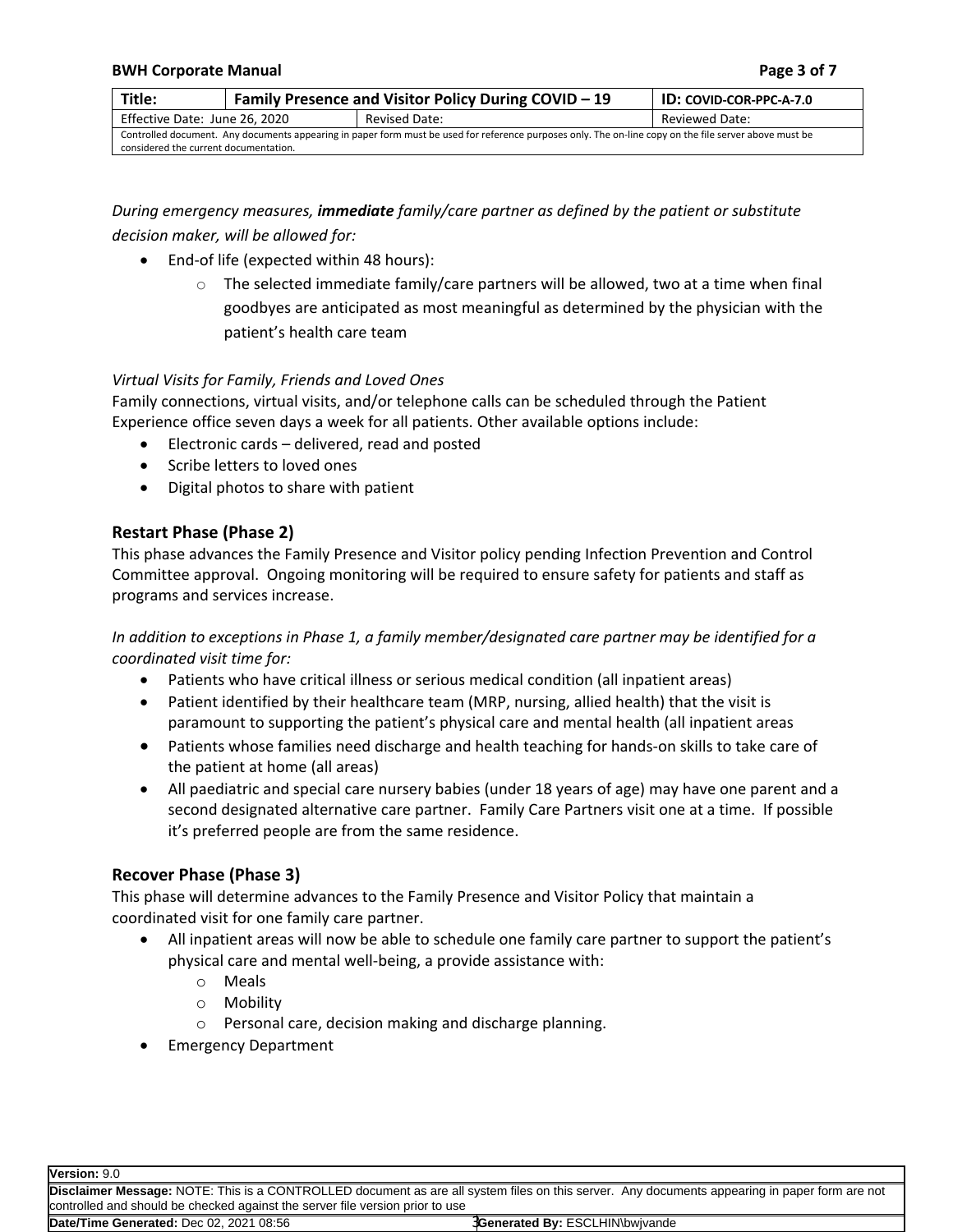#### **BWH** Corporate Manual **Page 1** *Page* **4 of 7**

| Title:                                                                                                                                                 | <b>Family Presence and Visitor Policy During COVID - 19</b> |               | <b>ID: COVID-COR-PPC-A-7.0</b> |
|--------------------------------------------------------------------------------------------------------------------------------------------------------|-------------------------------------------------------------|---------------|--------------------------------|
| Effective Date: June 26, 2020                                                                                                                          |                                                             | Revised Date: | Reviewed Date:                 |
| Controlled document. Any documents appearing in paper form must be used for reference purposes only. The on-line copy on the file server above must be |                                                             |               |                                |
| considered the current documentation.                                                                                                                  |                                                             |               |                                |

All outpatient areas

### **Responsibilities/Accountabilities**

#### *Bluewater Health will:*

- Provide standard screening, infection prevention and control instructions
- Designate foot pathways to the patient's unit and family/care partner washrooms

### *Employees will:*

- Demonstrate the physical distancing prevention behaviors, hand hygiene and universal masking policies at all times in all patient and non-patient care areas
- Educate others and keep informed and updated about the infection prevention and control policies in the organization
- Remind the visitors of caregiver presence policy processes and monitor this while they are visiting
- Provide the appropriate PPE to visitors while they are on the unit, including instructions on how to don and doff the required PPE

### *Managers/Directors will:*

- In collaboration with unit leaders, identify the designated patient's family/care partner upon admission and offer the times for family care partner presence
- Delegate appropriate personnel to provide name and scheduled visit of the Family/Care Partner to the Coordinator and Screening Team (unit and hospital need to know how many people are in the building and where – review at daily safety huddles)
- Ensure information and materials are readily available for employees, patients and their families to successfully follow all the infection control and prevention guidelines
- Monitor the family presence impact, and the physical distancing on units
- Follow up immediately with any expressed or observed violation of the safety guidelines

### *Most Responsible Physician will:*

- In collaboration with clinical unit leaders, as necessary, identify appropriate patients for family / care partners where deemed required for patient care and well-being
- In collaboration with health care team support visits for patients who may need exceptions to the policy.
- Follow up with patients, families and staff as required to consider the risks from a patient wellbeing and infection control perspectives

### *Executive Team will:*

- Promote and enforce all aspects of the Family Presence and Visitor Policy
- Follow up on any concerns or trends shared by leaders
- Consult when exceptions to the policy are needed

**Version:** 9.0

**Disclaimer Message:** NOTE: This is a CONTROLLED document as are all system files on this server. Any documents appearing in paper form are not controlled and should be checked against the server file version prior to use

**Date/Time Generated: Dec 02, 2021 08:56** 

4Generated By: ESCLHIN\bwjvande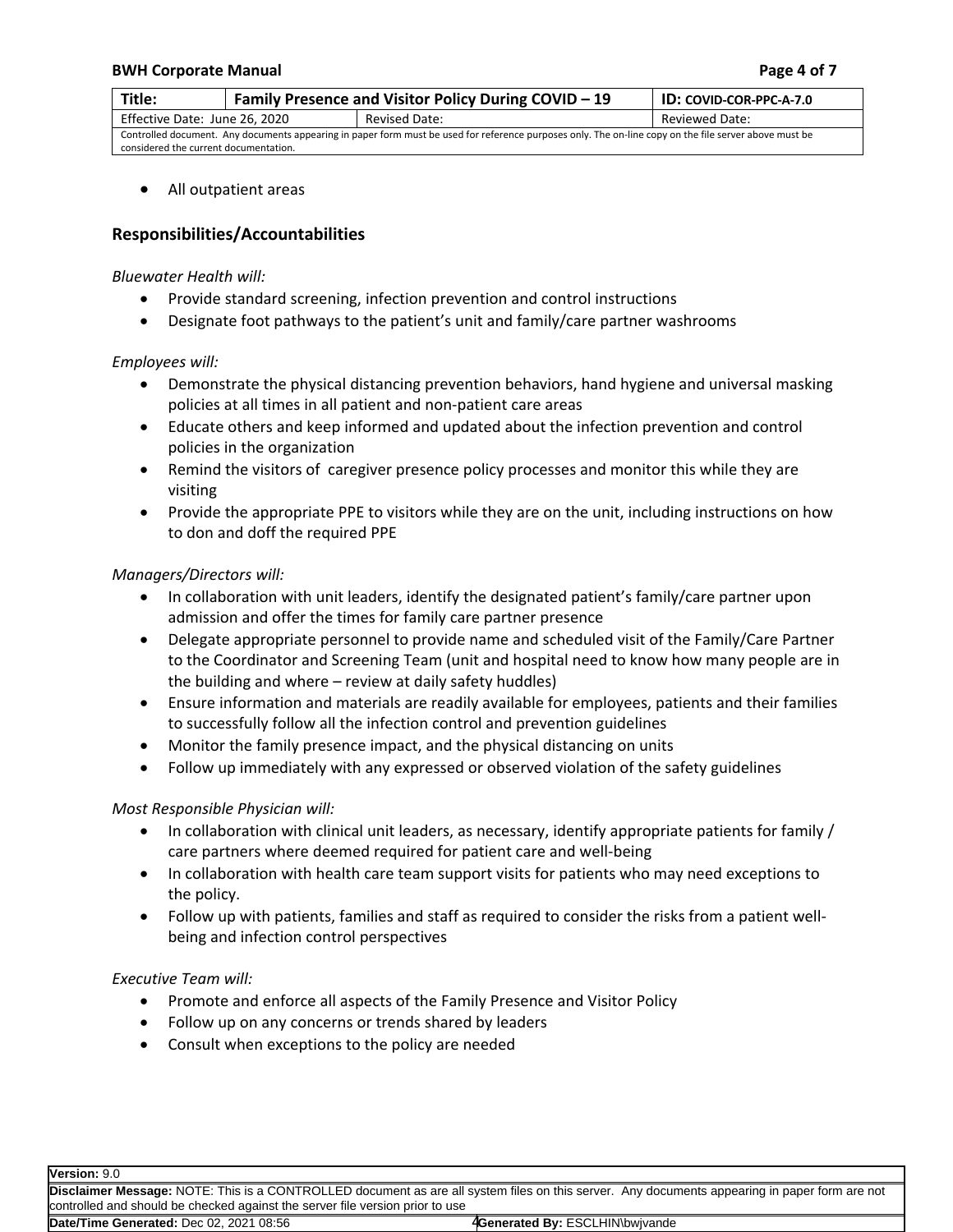#### **BWH** Corporate Manual **Page 1 Page 5** of **7**

considered the current documentation.

| Title:                                                                                                                                                 | <b>Family Presence and Visitor Policy During COVID - 19</b> |               | <b>ID: COVID-COR-PPC-A-7.0</b> |
|--------------------------------------------------------------------------------------------------------------------------------------------------------|-------------------------------------------------------------|---------------|--------------------------------|
| Effective Date: June 26, 2020                                                                                                                          |                                                             | Revised Date: | Reviewed Date:                 |
| Controlled document. Any documents appearing in paper form must be used for reference purposes only. The on-line copy on the file server above must be |                                                             |               |                                |

### *Patient Experience Office will:*

- Monitor the impact of the Family Presence and Visitor Policy
- Support the integration of families and the public health safety
- Facilitate the concerns identified through exceptions to the policy
- Collaborate with the health care team on all aspects of the policy
- Consult with Patient Experience Partners

*Family and Designated Care Partners will:*

- Use the designated entrance door
- Participate in screening and health assessment upon entry
- Wear a mask and follow the instructions on PPE, physical distancing, and hand hygiene entering and exiting the hospital
- Agree to minimize community contacts while participating in patient care
- Follow the limitations on movement within the hospital and follow the designated path to and from the area. Care partners may not wait in any common area nor visit any other area or patient within the hospital.
- Follow the scheduled time specified for the visit
- **Violation of the requirements may result in cancelling the coordinated visit**

### **Contact information**

For clarification of this policy please contact the Patient Experience Specialist.

### **Evaluation**

This policy will be reviewed in accordance with Bluewater Health's Standard of every three years or as needed.

### **Authority**

This policy was authored in consultation with the following stakeholders:

- Infection Prevention and Control Committee
- Patient Experience Partner Council
- Re-establishing Services and Programs
- **•** Professional Practice
- Medical Affairs

This policy is issued by Patient Experience and Professional Practice and approved by Executive Council

## **Definitions**

**Designated Care Partner:** the person(s) identified by the patient and documented by the team as the person who is involved in the care and will be screened for entry into the hospital setting and provided

**Version:** 9.0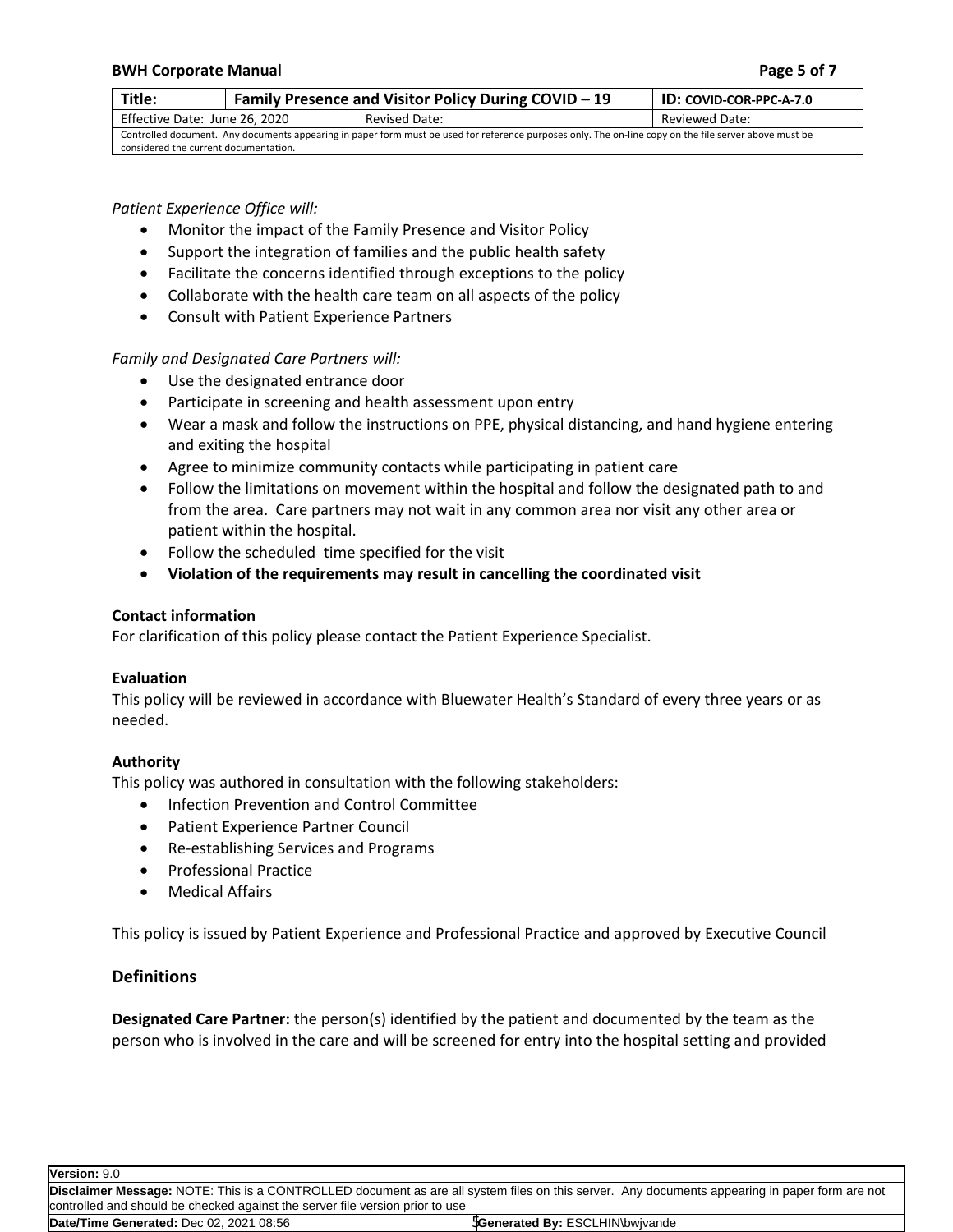#### **BWH** Corporate Manual **Page** 6 of 7

| Title:                                                                                                                                                 | Family Presence and Visitor Policy During COVID - 19 |               | <b>ID: COVID-COR-PPC-A-7.0</b> |
|--------------------------------------------------------------------------------------------------------------------------------------------------------|------------------------------------------------------|---------------|--------------------------------|
| Effective Date: June 26, 2020                                                                                                                          |                                                      | Revised Date: | Reviewed Date:                 |
| Controlled document. Any documents appearing in paper form must be used for reference purposes only. The on-line copy on the file server above must be |                                                      |               |                                |
| considered the current documentation.                                                                                                                  |                                                      |               |                                |

personal protective equipment as needed.

**Family/Care Partner**: People who provide critical and often ongoing personal, social, psychological and physical support, assistance and care, without pay, for people in need of support due to fragility, illness, degenerative disease, physical/cognitive/mental disability or end of life circumstances. The support persons may provide emotional and or social support, physical and cognitive assistance and comfort according to the patient preferences**.**

#### **Related Documents**

[CPM-PPC-A-56.01](http://policybwh.esclhin.on.ca/d.aspx?c=03B537CD8223) Family Presence Policy

**Appendices**

[COVID-COR-PPC-E-7.1](http://policybwh.esclhin.on.ca/d.aspx?c=CF41MFa8j5WF) Staff Handout for Family and Visitor Policy

[COVID-COR-PPC-E-7.2](http://policybwh.esclhin.on.ca/d.aspx?c=f7NCm4Y9RbDM) Phone Script for Calling Designated Care Partners

[COVID-COR-PPC-E-7.3](http://policybwh.esclhin.on.ca/d.aspx?c=d62LJ9ufl87B) Frequently Asked Questions for Staff and Physicians

[COVID-COR-PPC-E-7.4](http://policybwh.esclhin.on.ca/d.aspx?c=c0G421dj2E0d) Patient Handout - Requirements of Family Designated Care Partners

[COVID-COR-PPC-E-7.5](http://policybwh.esclhin.on.ca/d.aspx?c=e4b49aaj5Y8E) How To Wear A Mask

[COVID-COR-PPC-E-7.6](http://policybwh.esclhin.on.ca/d.aspx?c=03Cw0CB808Y0) Frequently Asked Questions for Families and Care Partners

[COVID-COR-PPC-E-7.7](http://policybwh.esclhin.on.ca/d.aspx?c=5CFaG30b7Fb5) Family Presence and Visitors During COVID-19 Algorithm

[COVID-COR-PPC-E-7.8](http://policybwh.esclhin.on.ca/d.aspx?c=1Bl9PCcu0434) Family and Care Partner Sign-In Form

### **References**

- American Association of Critical-Care Nurses. (2011). AACN practice alert: Family presence: Visitation in the adult ICU. Retrieved from http://www.aacn.org/WD/ practice/docs/practicealerts/familyvisitation-adult-icu-practicealert.pdf
- Canadian Foundation for Healthcare Improvement. (2015). Better Together: a change package to support the adoption of family presence and participation in acute care hospital and accelerated healthcare improvements.

Ciufo, D., Hader., R., & Holly, C. (2011). A comprehensive systematic review of visitation models in adult

**Version:** 9.0 **Disclaimer Message:** NOTE: This is a CONTROLLED document as are all system files on this server. Any documents appearing in paper form are not controlled and should be checked against the server file version prior to use **Date/Time Generated: Dec 02, 2021 08:56** Generated By: ESCLHIN\bwjvande